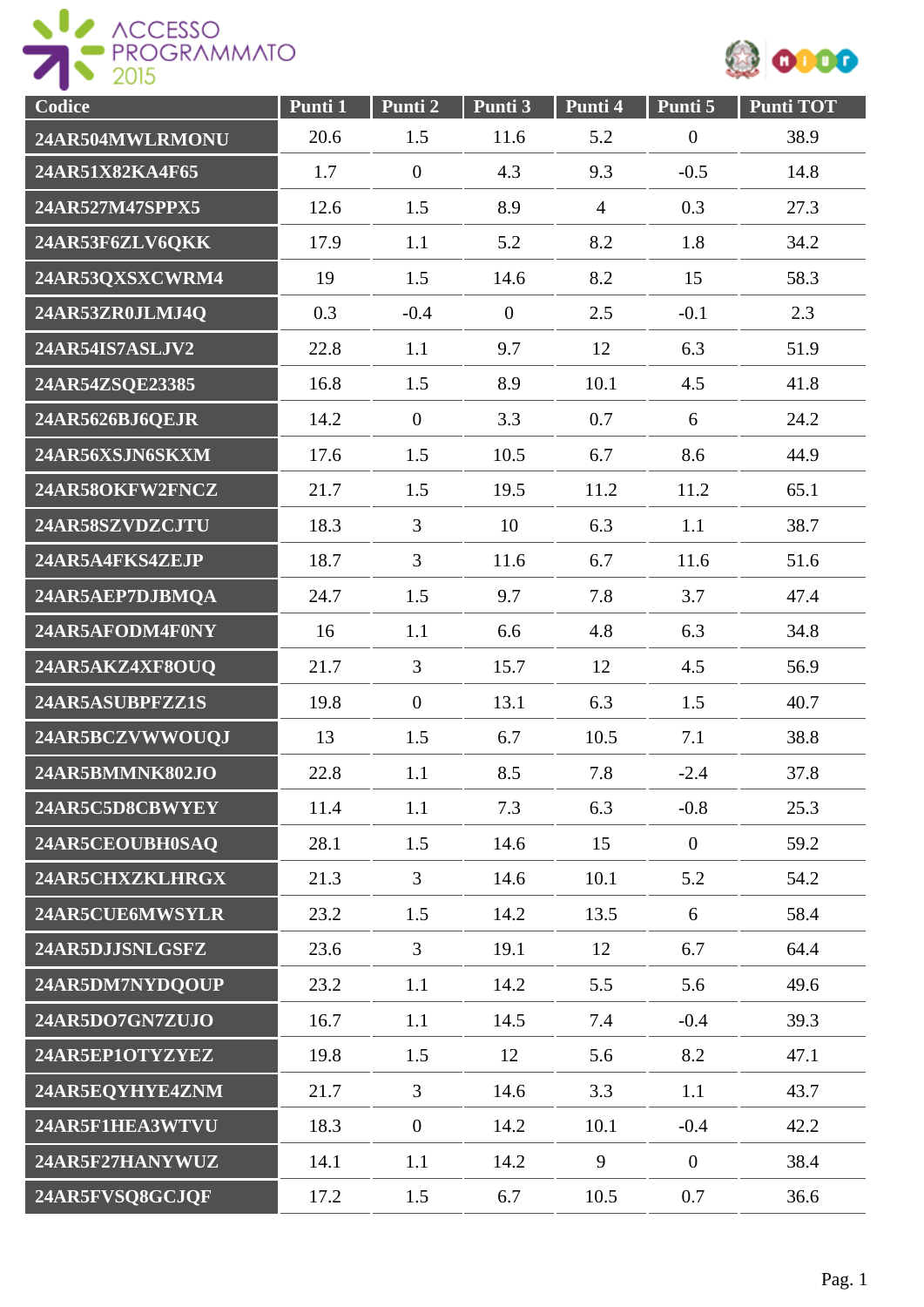



| Codice          | Punti 1        | Punti 2        | Punti 3          | Punti 4        | Punti 5        | Punti TOT |
|-----------------|----------------|----------------|------------------|----------------|----------------|-----------|
| 24AR5G55DJQFQTQ | 17.2           | 1.5            | 11.2             | 8.6            | 3              | 41.5      |
| 24AR5GE6LTU4CWR | 16.4           | $-0.4$         | 1.3              | 13.1           | 4.1            | 34.5      |
| 24AR5HCBHK6IORK | 14.8           | 3              | 10               | 9.3            | 2.5            | 39.6      |
| 24AR5HN6CERIWUF | 20.6           | 1.5            | 11.6             | 9              | 1.5            | 44.2      |
| 24AR5HO7KAXEHLU | 22.4           | 1.5            | 6.2              | 15             | 2.9            | 48        |
| 24AR5J8ODICKC8I | 17.1           | 1.1            | 17.2             | $\overline{4}$ | 3.3            | 42.7      |
| 24AR5JC6LNCOINE | 5.8            | 1.5            | 11.5             | $\overline{0}$ | $\mathbf{0}$   | 18.8      |
| 24AR5JEWXDQ7CM4 | 7.1            | 1.1            | 8.9              | 4.4            | 2.2            | 23.7      |
| 24AR5KIFM3L8CRD | 20.5           | 1.5            | 0.2              | 6.3            | 1.5            | 30        |
| 24AR5KLACC6M5HA | 19             | 1.1            | 6.3              | 5.2            | 2.6            | 34.2      |
| 24AR5KOBA0HROD4 | 14.5           | $-0.4$         | 0.2              | 10.1           | $\overline{3}$ | 27.4      |
| 24AR5KPPKNH7EVU | 15.2           | 1.5            | $-3.2$           | 10.1           | 0.3            | 23.9      |
| 24AR5LR8V8B86DN | 20.2           | 1.5            | 9.7              | 0.3            | 4.5            | 36.2      |
| 24AR5LZCZHKAQT7 | 1.4            | $\overline{0}$ | $\overline{0}$   | 5.2            | 6.3            | 12.9      |
| 24AR5MDPL1WFGYE | 23.6           | $-0.4$         | 7.4              | 8.2            | 8.6            | 47.4      |
| 24AR5MLUFOA7ZDQ | $\overline{7}$ | 1.5            | $\boldsymbol{0}$ | 11.2           | $-0.1$         | 19.6      |
| 24AR5MT5IIUZFXG | 4.4            | 3              | 16.5             | 9              | 7.1            | 40        |
| 24AR5MYAMPLS6RK | 22.8           | 1.5            | 12.3             | 11.6           | 0.3            | 48.5      |
| 24AR5N0JJMCLXBQ | 19.8           | 1.1            | 17.2             | 8.6            | 2.6            | 49.3      |
| 24AR5NBS2FC0TFZ | 9.6            | $-0.8$         | 1.7              | 11.2           | 0.3            | 22        |
| 24AR5NK3XPWJVOR | 16.7           | 1.5            | 13.8             | 6.3            | $\mathbf{1}$   | 39.3      |
| 24AR5NKU5BMTZZP | 21.3           | $-0.4$         | 11.5             | 3.6            | $-0.1$         | 35.9      |
| 24AR5NQ42VRR13H | 19             | 1.5            | $\overline{7}$   | 4.8            | 3.7            | 36        |
| 24AR5O7KVDDIF08 | 20.9           | 1.5            | 3.7              | 13.1           | 0.7            | 39.9      |
| 24AR5OK4KCN3MHZ | 17.1           | 1.1            | 5.9              | 9.7            | 7.8            | 41.6      |
| 24AR5OQFHWK1NLQ | 8.9            | 1.5            | 2.6              | 6              | $\overline{0}$ | 19        |
| 24AR5OWAUAPKTUT | 20.9           | 1.5            | 4.5              | 2.2            | $\overline{0}$ | 29.1      |
| 24AR5PCJGGUCWF4 | 7.5            | 1.1            | 3.6              | 9.3            | 2.5            | 24        |
| 24AR5PODOOKB0ZO | 21.3           | 1.5            | 11.9             | 4.8            | $-0.8$         | 38.7      |
| 24AR5RZRWMPEJTS | 20.5           | 1.5            | 17.2             | 5.5            | 7.4            | 52.1      |
| 24AR5S7NBENCRU0 | 17.1           | 1.5            | 11.5             | 7.4            | $-1.2$         | 36.3      |